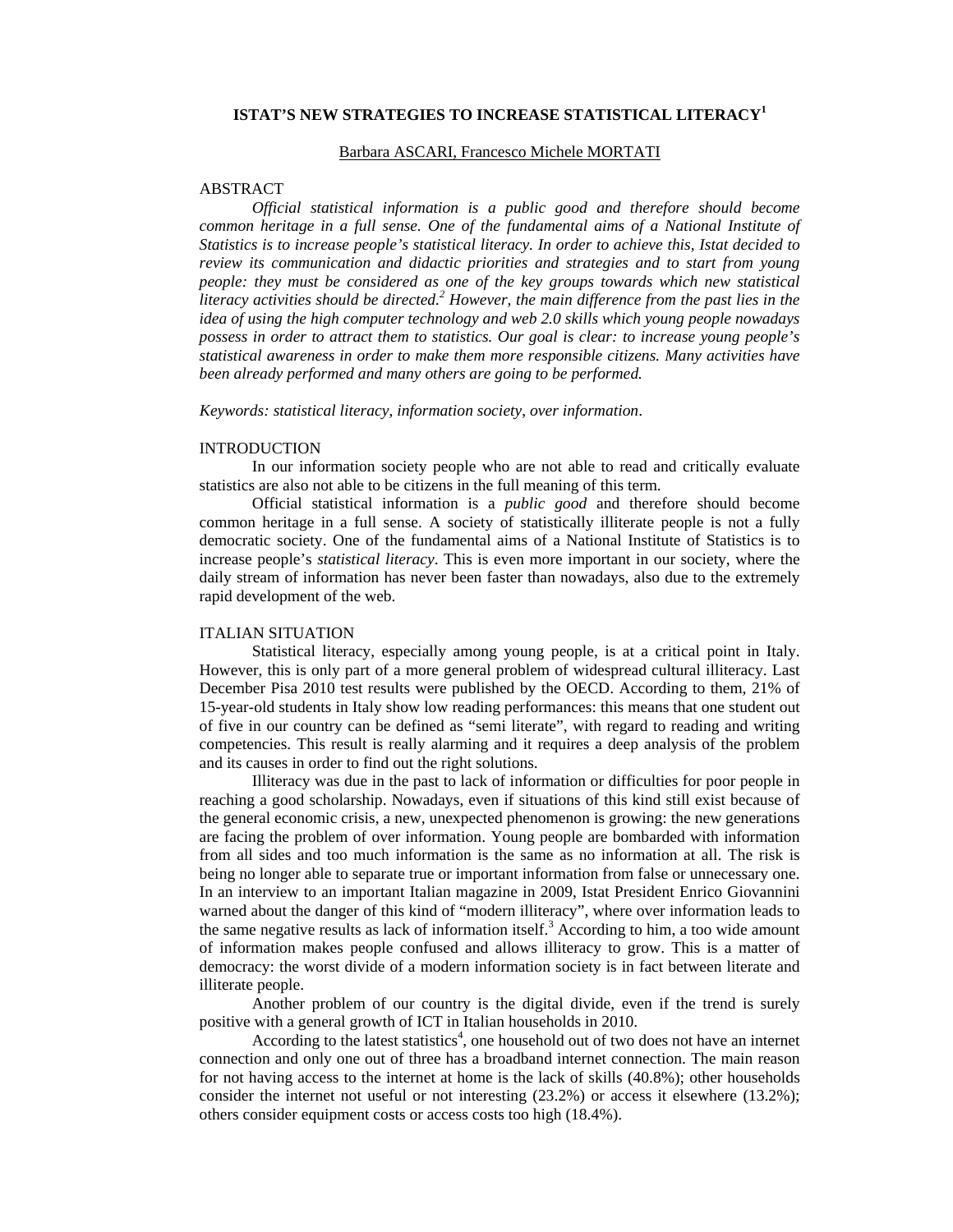An important indicator to measure the digital divide in our country is provided by households with at least a member aged 16-64. In Italy, households with minors are the most technological: 81.8% own a PC, 74.7% have internet access at home and 63% have a broadband access. More specifically, last year 51% of population aged 3 and over used PC and 48.9% of population aged 6 and over surfed the web for several reasons: 78.5% used the web to send/receive emails, 67.7% to learn and 62.8% to find information about goods or services. About one third of the individuals aged 14 and over shopped online in 2010, for the most part to find out travel and vacation accommodations.

With respect to ICT usage, Italy has not succeeded in filling the strong inequalities at territorial level, especially referred to municipalities' size (big cities vs. small ones), and in the European panorama Italy still continues to stay behind most European Union countries, ranking twentieth for both internet access at home (with a 59% percentage of usage in households with at least a member between 16 and 64, compared with the 70% EUaverage) and also for broadband access (with a 49% percentage of usage compared with the EU-average of 61%).

Moreover, Italian culture has been traditionally little interested in numbers. This is particularly evident nowadays, considering the low popularity of scientific university studies - such as Mathematics, Physics, Statistics - among young people. Italian Universities are facing a marked drop in applications. Therefore, they are taking initiatives to contrast this negative trend, e.g. largely reducing fees for particularly brilliant schoolchildren.

The poor interest of Italian students towards statistics is also due to the lacking practice of the statistical thinking. Only recently statistics has been included in official school programs, not only in primary schools but also in lower and upper secondary schools; in spite of this, statistics is still scarcely taught. A possible cause could lie behind teachers' professional training, since they do not receive a good preparation in this subject at the University. This means that teachers themselves are not generally interested in statistics. Moreover, even when teachers are interested in teaching statistics, they find another difficulty in the chronic lack of didactic tools at school (i.e. maths books often treat statistics as a secondary subject).

#### WHAT TO DO THEN?

Statistical literacy is extremely important for a society that wants to be "fully democratic". According to expert Milo Schield's opinion,<sup>5</sup> people should become able not only to describe, compare and interpret statistics contained in tables and graphs but also to read and critically evaluate statistically-based arguments involving public policy. Thus, they could form their own political opinion and social conscience without (too much) mass-media and political influence.

In order to achieve this, Istat decided to review its communication and didactic priorities and strategies and to start from young people: they must be considered as one of the key groups towards which new statistical literacy activities should be directed. Our goal is clear: to increase young people's statistical awareness in order to make them more responsible citizens. As Milo Schield says, "Every student should work at mastering gradeappropriate skills in statistical literacy. All college graduates should be statistically literate not necessarily about the binomial distribution, probability and sampling distributions but about those more-informal arguments that use statistics as evidence."

Therefore, as in the past, Istat is engaged in educational projects for young people and schools. The difference from the past, however, lies in the idea of using the high computer technology and web 2.0 skills which young people nowadays possess in order to attract them to statistics. To break down the wall which separates young people and statistics, the different way of communicating and sharing information of new generations should be taken into account, i.e. their main use of iconic language and parallel reasoning (which allows them to quickly switch from one activity into another).

According to this idea, Istat is planning new projects which focus on the use of web technologies, social networks, mash ups etc.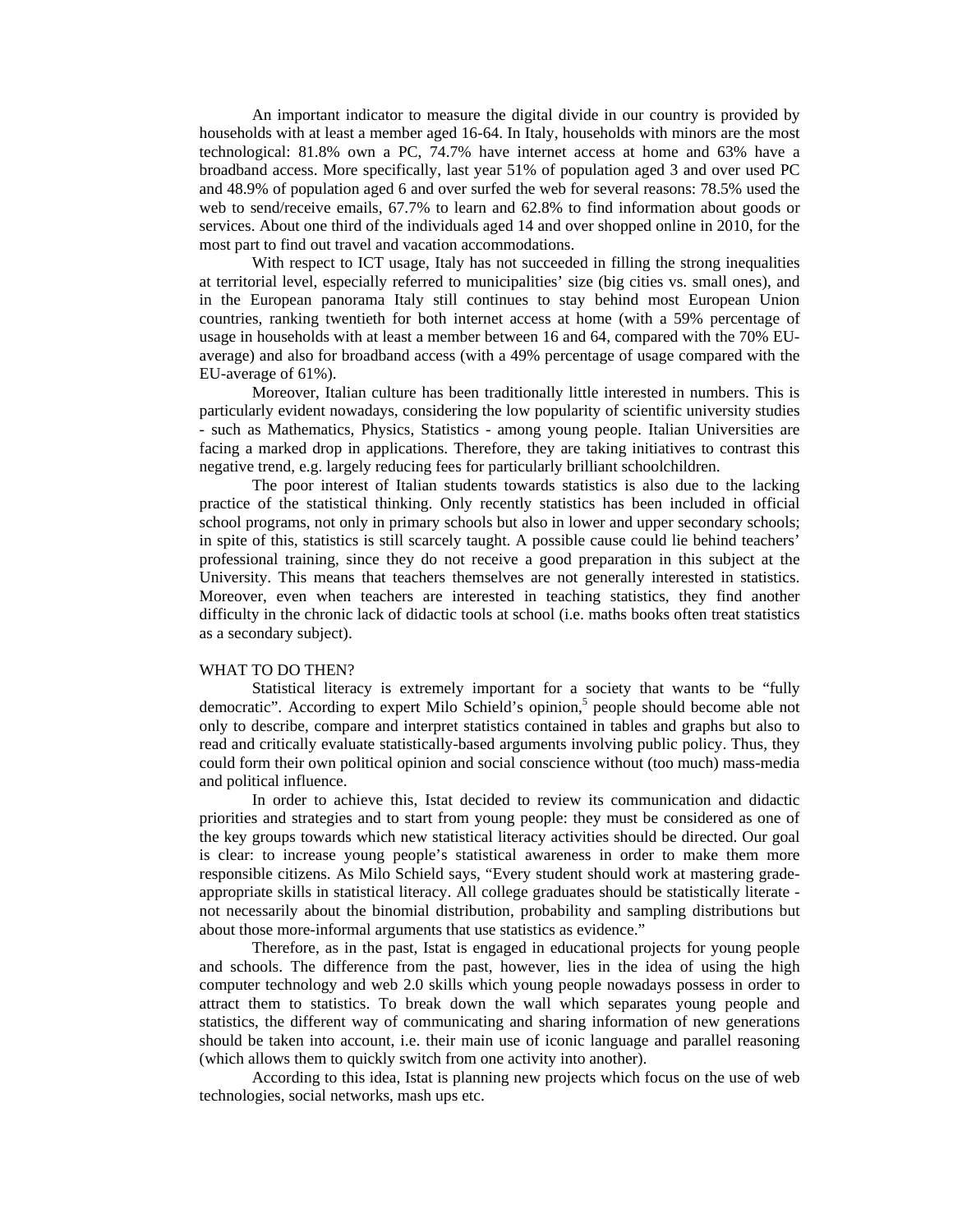In order to get better results, Istat is also building new partnerships with public institutions and private companies interested in statistics and in social projects.

#### WHAT WE ARE DOING

The attention to the promotion of statistical culture among young people is now one of Istat strategic priorities and is part of its mission.

In 2010 the team in charge of this strategy carried out an extensive analysis of literature regarding the dissemination of statistical culture, especially in the field of education and school; attention was focused on the web and on its use to bring statistics nearer to young people. This analysis was done at national and international level, as illustrated in the attached bibliography and *webography*.

The new strategy's aim is to find out innovative didactic solutions with schools, which can be standardized, published on the web and used by other schools (teachers and students) and young people in general.

A statistical quiz for lower-secondary school students, planned and developed in 2010, proved to be a very successful experience. The aim of the quiz is to induce students to learn a basic statistical vocabulary. The students involved in this experience first receive a training concerning the topic. A little handbook, with statistical definitions and exemplifying charts, has been realized to help students to learn key statistical concepts.

Once the handbook has been studied, school best students are screened to form two teams, with a *team captain* each. The quiz in itself takes place as a typical television quiz, whose title is *Who wants to be a statistician?* A complex PowerPoint file has been prepared as support for the game. Videos and role-playing games are also used to make the game funnier and more involving and a statistician<sup>6</sup> leads the game.

Students are usually enthusiastic about the quiz and participate in an active way, also because they normally get very competitive.

The first *tournament* of this quiz took place during the 10<sup>th</sup> National Conference of Statistics, which was held in Rome on December 2010.

Four *slots* of the above-mentioned Conference were devoted to young people. Our effort has been to find out innovative forms of participation for students. During these two days, for example, in addition to the described quiz, a *BarCamp* was organized: students were invited to create their own PowerPoint presentations about statistical subjects and then discuss them in a very short time.

New forms of interactive lessons were also experimented: during them, students were asked to work on tables and charts using Excel. All these new methods of teaching were very appreciated by students, above all the statistical quiz, which was the most successful experience. For this reason this quiz has been proposed, since then, several times in many schools of Rome.

After the Conference a new project started, in collaboration with Toscana Istat office, concerning primary schools. The project's design has been carried out with Toscana Istat office researchers, who have prepared didactic materials. New ways of teaching statistics to pupils are experimented in many schools through Italy. Didactic materials are organized in a complex but at the same time simple way. The three files, one for each of the explained concepts (simple tables, pictograms, contingency tables), follow the subsequent standard:

- o subject presentation, partially interactive (PowerPoint file);
- o exercises on the subject (Excel file);
- o technical cards linked to the subject, for teachers (Word file).

At this experimental stage the proposed topics are only three but, with the start of the new school year, new topics will be implemented; they will suit the national indications of the Italian Ministry of Education, University and Research for plans of school studies.

This pilot scheme has involved seven different schools in four Italian regions: three in Toscana, two in Lazio, one in Veneto and one in Campania; in all, 34 classes and 600 students have been involved.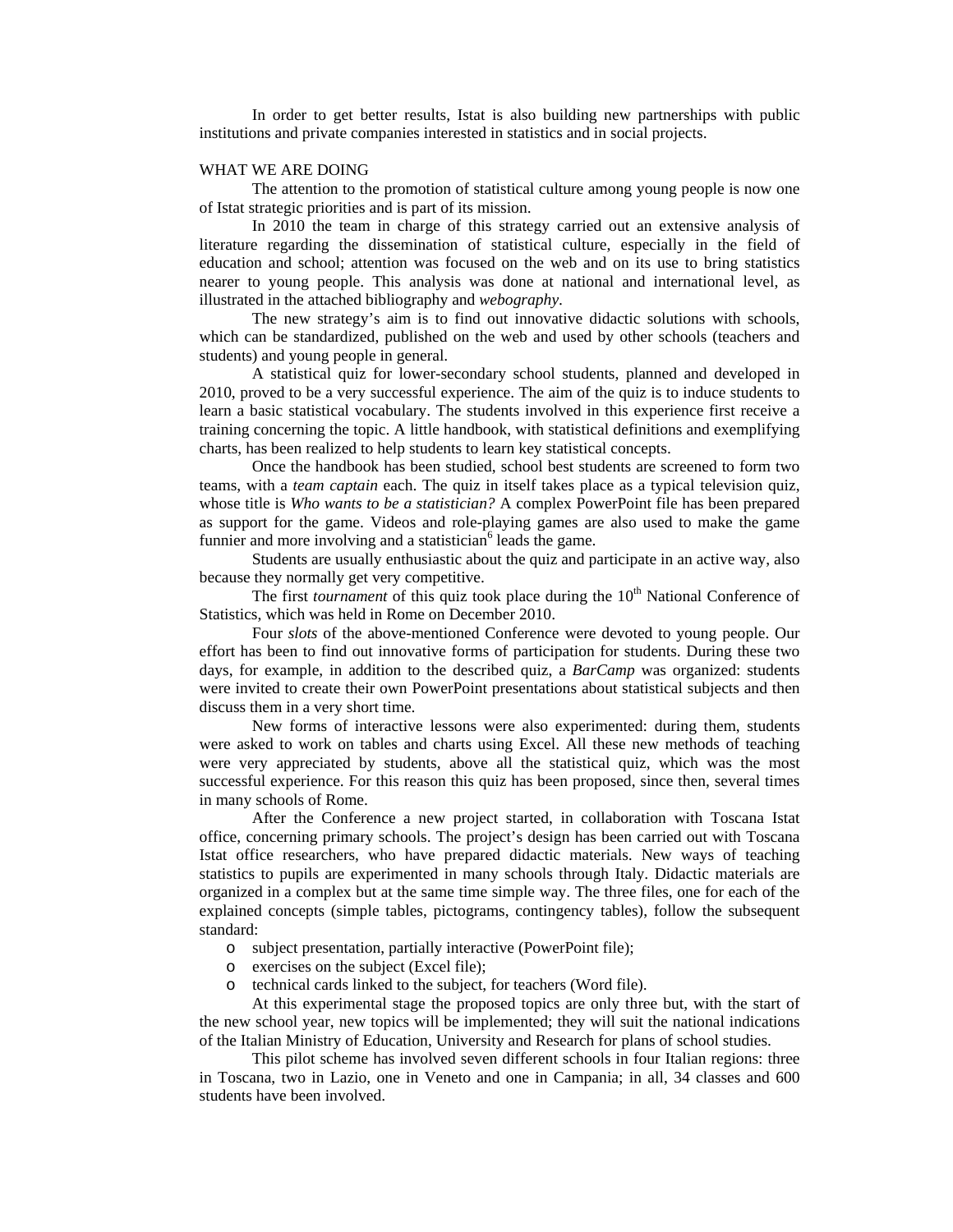In the first stage of the project, teachers have been asked to use these new didactic materials. After this, the pupils included in the project have been divided in two groups: those who have studied with these multimedia materials and those who have used standard didactic materials. Both groups have been then surveyed, to discover if these innovative materials can be useful to make pupils understand key statistical concepts better, faster and in a more pleasant way.

In the first half of 2011 two instructive internships for students were also planned and carried out, in collaboration with Istat experts.

The first was organized for Wiesbaden Business School (Germany): 40 students were involved. Some Istat researchers explained the basic elements regarding official statistics and the most important Istat surveys (economic and social surveys and censuses). The internship was very appreciated.

The second, very appreciated too, involved more than 20 students from an uppersecondary school of Noto (Sicilia). In this case, since students had more time at their disposal for the internship, a workshop on advanced visualization tools took place after the experts' morning presentations.

Another leading idea of this new Istat strategy is to find and create collaborations with institutional partners and private concerns. As regards the first group (institutional partners) it can be mentioned, for example, the collaboration with the Italian Ministry of Education, University and Research, to realize a planning study about structure and contents of new web pages for dissemination of statistical culture among young people and schools. These web pages, according to our wishes, should become in the future the internet portal dedicated to students and young people who want to approach statistics.

As regards the second group (private concerns), it can be cited a planned partnership with ENI<sup>7</sup>, concerning upper-secondary schools. This partnership aims at disseminating innovative graphic representations of statistical data, such as new types of scatter plots, in which up to five different variables can be represented at the same time (for example, speaking about Italian regions, population, surface, population density, unemployment rate and time).

In the past months some meetings on this topic have been organized: uppersecondary school students and teachers were invited to discuss *if* and *how* such new graphic representations can be useful at school, to renew teaching methods for subjects as, for example, geography, history or economy.

In 2010-2011 Istat and the Italian Statistical Society (SIS) sponsored the ISLP Poster Competition<sup>8</sup>. In May the Italian Committee<sup>9</sup> selected two winning posters, one for each age category, that afterwards took part to the International competition phase: for the category *students born in 1995 and younger*, a poster on the possible combination of pollution free environment and economical development has been selected; for the category *students born in 1992 and younger*, the chosen poster is on comparison and availability of Italian energies (renewable and non-renewable ones). According to the Committee's assessment, the selected posters have an interesting content, they use statistical sources and data in an appropriate way and they show brilliant conclusions. Moreover, they are graphically pleasant.

#### WHAT WE ARE GOING TO DO

Many ideas are still to be realized.

One leading idea was to create a videogame which would have helped lowersecondary school students to choose the "right" upper-secondary school and then the "right" university faculty (or job) and would have guided them to find their place in the labour market. This idea has been set aside, due to many reasons: the main one was the difficulty to find adequate economic resources from sponsors. As a matter of fact to create a good and catching videogame for shrewd young people it would have been necessary a sum of at least 500.000  $\in$  that was impossible to collect.

However, the team project continues to think to a web guide about orientation for school and University students: they would find information about orientation in the foreseen website pages, conceived to be very friendly and communicative.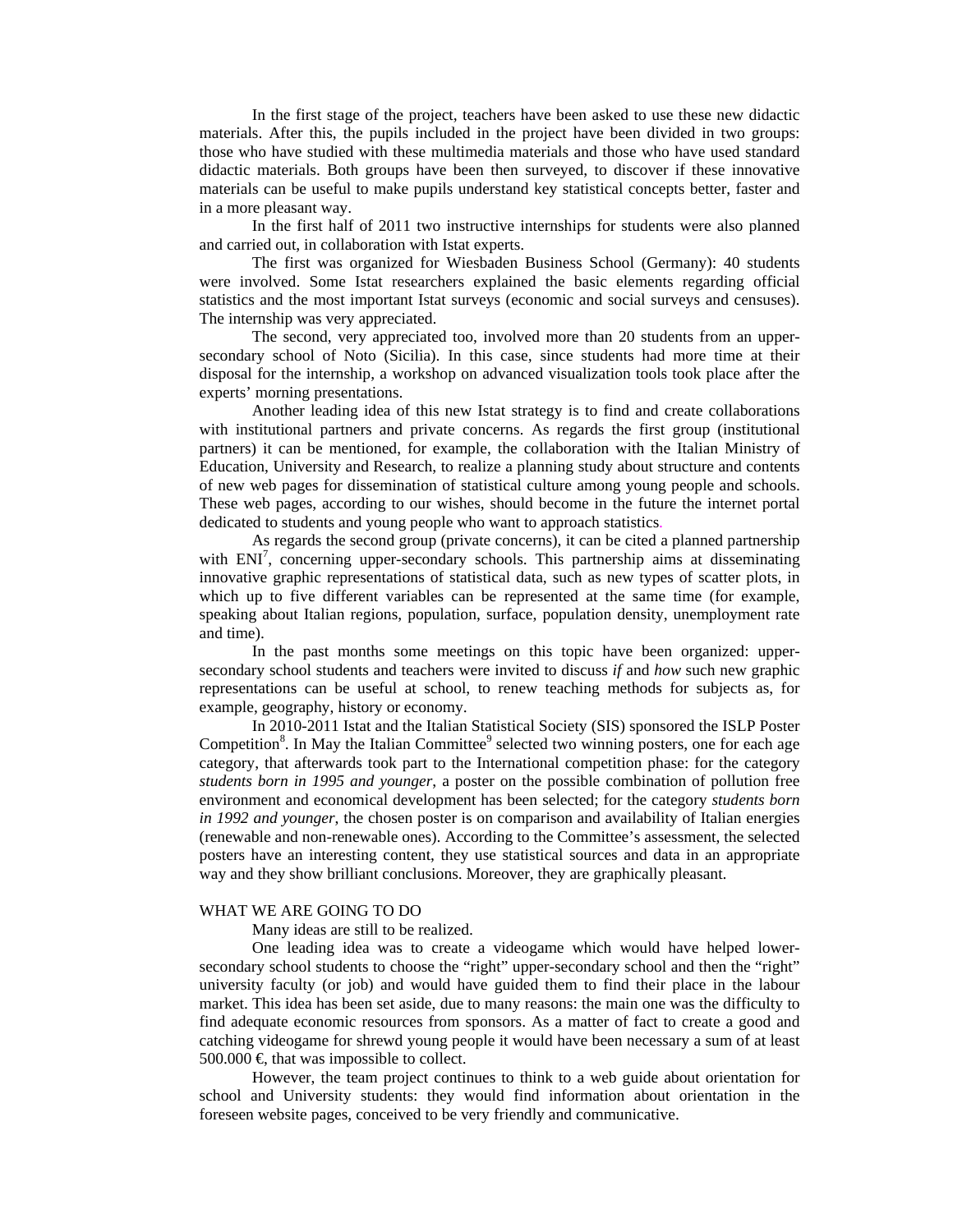Another proposal, that the team will try to realize, is to induce pupils aged 6-14 draw data in their own, creative way and put one or more photos of these drawings on Flickr website; pupils would be guided in the world of statistics, with the aim to make it more familiar and connected to their everyday life ("how many boys and girls are in my class?", "how tall are they?" etc.).

Another possibility is to reinvent data in an artistic and creative way (through various techniques like collage, painting etc.). Afterwards they could take photos of their works and put them on Flickr website.

The third proposal is to invite students aged 10-19 to write a story/article or to realize a video, a blog, a website. Various subjects could be proposed:

- o "I've used statistics to…"
- o "My class has used statistics to…"
- o "My teacher has used statistics to…"
- o "In my city (municipality, district, region, country) statistics has been used to…"

Students would be invited to critically read numbers and to rebuild their meaning using comparisons, verifying sources and documenting their research work.

The last idea is to make students from all types of school narrate their suburb, their region, their city. Under their teachers and Istat experts' guidance, they would realize drawings, an article, a series of images, a video, a blog or a website to describe the territory in which they live. In this way they would understand that data and statistical information can be very useful to analyze and study their territory from close up.

#### **CONCLUSION**

-

Istat is trying to make statistical information more and more accessible and comprehensible to all people and not only to young people. As a slogan of our president Enrico Giovannini says: *we must turn statisticians from information producers into knowledge generators*.

The implementation of web 2.0 tools to rethink Istat website and to bring it nearer to users, also not specialist ones, wants to make statistics more and more a *public good*, as it always should be.

Cartography and dynamic charts, the use of collaborative systems, innovative approaches rethink therefore the official statistics profile, that more and more opens from the narrow world of National Statistical System operators and experts to establish a new agreement between official statistics and society.

 $8$  http://www.stat.auckland.ac.nz/~iase/islp/competition-second

<sup>&</sup>lt;sup>1</sup> The views expressed in this paper are those of the authors and do not necessarily reflect the opinion of Istat.

<sup>&</sup>lt;sup>2</sup> The Project *Dissemination of statistical literacy among young people* was formally constituted on January 2011. The team is composed of Marina Peci (coordinator), Barbara Ascari, Francesco Michele Mortati.

<sup>&</sup>lt;sup>3</sup> Interview published on the Italian weekly magazine «L'Espresso» on the 16<sup>th</sup> of October 2009.

http://www.istat.it/salastampa/comunicati/in\_calendario/nuovetec/20101223\_00/

<sup>&</sup>lt;sup>5</sup> Milo Schield, "Viewpoint on Education", http://www.augsburg.edu/ppages/~Schield/, May 2010.

<sup>&</sup>lt;sup>6</sup> Fortunately, this colleague is an amateur comic actor too and this makes the game more interesting and amusing.<br> $\frac{7}{7}$  An Italian multinational oil and gas company.

<sup>7</sup>

<sup>9</sup> Maria Gabriella Ottaviani (Sis – Country coordinator), Stefania Mignani (Sis), Laura Terzera (Sis), Marina Peci (Istat), Sofia Barletta (Istat), Francesco Michele Mortati (Istat), Barbara Ascari (Istat – Committee secretariat).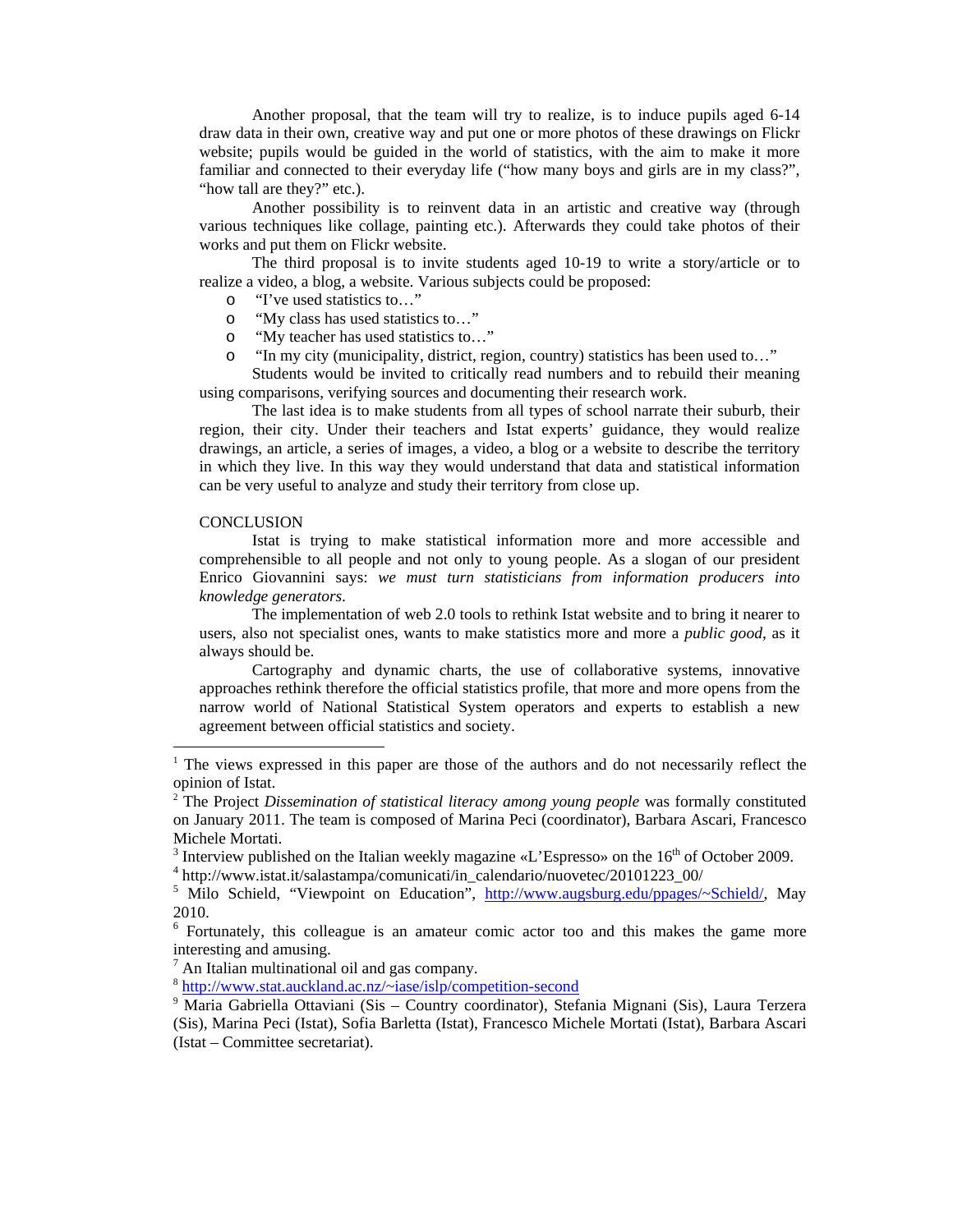## BIBLIOGRAPHY

Bonaiuti, G. (2010). Didattica attiva con i video digitali. Trento: Edizioni Erickson.

Di Bari, V., edited by, (2007). WEB 2.0. Ed. Il Sole 24Ore.

- Giovannini, E. Interview by Paola Pilati (2009). *Diamo i numeri ma tutti insieme* (Let's give numbers but all together). Espresso, 42, pp. 150-151.
- Istat President's Parliamentary hearing on March 3, 2010, Bicameral Parliamentary Committee for Legislative Simplification, Italian Parliament, Rome: http://www.parlamento.it/documenti/repository/commissioni/bicamerali/semplificaz ioneXVI/documentazione/A%20-

%20Audizione%20del%20Presidente%20ISTAT.pdf

- Palfrey, J., U. Gasser (2008). Born Digital: Understanding the First Generation of Digital Natives. New York: Basic Books.
- Prensky, M. (2006). Don't Bother Me Mom I'm Learning! St. Paul, MN: Paragon House.

Russo M., V. Zambardino (2009). Eretici digitali (Digital Heretics). Milano: Apogeo.

Scuola di Barbiana (ed.) (1996). Lettera a una professoressa (Letter to a teacher). Firenze: Libreria Editrice Fiorentina.

Surowiecki, J. (2004). The Wisdom of Crowds. New York: Doubleday Publishing.

# WEBOGRAPHY

http://archivio.pubblica.istruzione.it/riforma\_superiori/nuovesuperiori/index.html http://web.augsburg.edu/~schield/ http://www.bertelsmann-stiftung.de/cps/rde/xchg/SID-38A555BF-C889C6B6/bst\_engl/hs.xsl/prj\_90232.htm http://www.copusproject.org/schools.php http://www.digitalnative.org/# http://directory.edvisors.com/K\_through\_12/Technology/Lightspan\_125.html http://www.ed.gov/ http://www2.ed.gov/students/landing.jhtml http://www.educause.edu/ http://en.wikipedia.org/wiki/Who\_Do\_You\_Think\_You\_Are%3F www.ereticidigitali.it http://eurlex.europa.eu/Notice.do?mode=dbl&lang=en&ihmlang=en&lng1=en,it&lng2=bg,cs,da, de,el,en,es,et,fi,fr,hu,it,lt,lv,mt,nl,pl,pt,ro,sk,sl,sv,&val=499533:cs&page http://www.facebook.com/ScholarLaureateProgram?v=app\_4949752878 www.fdi.vt.edu http://www.freerice.com/ http://www.ft.com/cms/s/2/1f226cee-595b-11df-99ba-00144feab49a.html www.gamesparentsteachers.com http://www.galileonet.it/news/12669/brain-training-non-cosi-utile http://www.galileonet.it/news/12671/spore-di-scienza http://www.galileonet.it/news/12714/lenergia-si-impara-videogiocando www.goodworkproject.org/research/digital.htm http://groups.google.com/group/Google-Teacher-Center http://icots8.org/ http://www.istruzione.it/web/istruzione/disabilita http://www.istruzione.it/web/hub;jsessionid=F22777FC3A41F265581665AF70CA9A57 http://www.kosis.kr/contents\_eng/index.jsp m@t.abel www.media-awareness.ca http://www.media-awareness.ca/francais/index.cfm http://www.nbc.com/who-do-you-think-you-are/ www.observa.it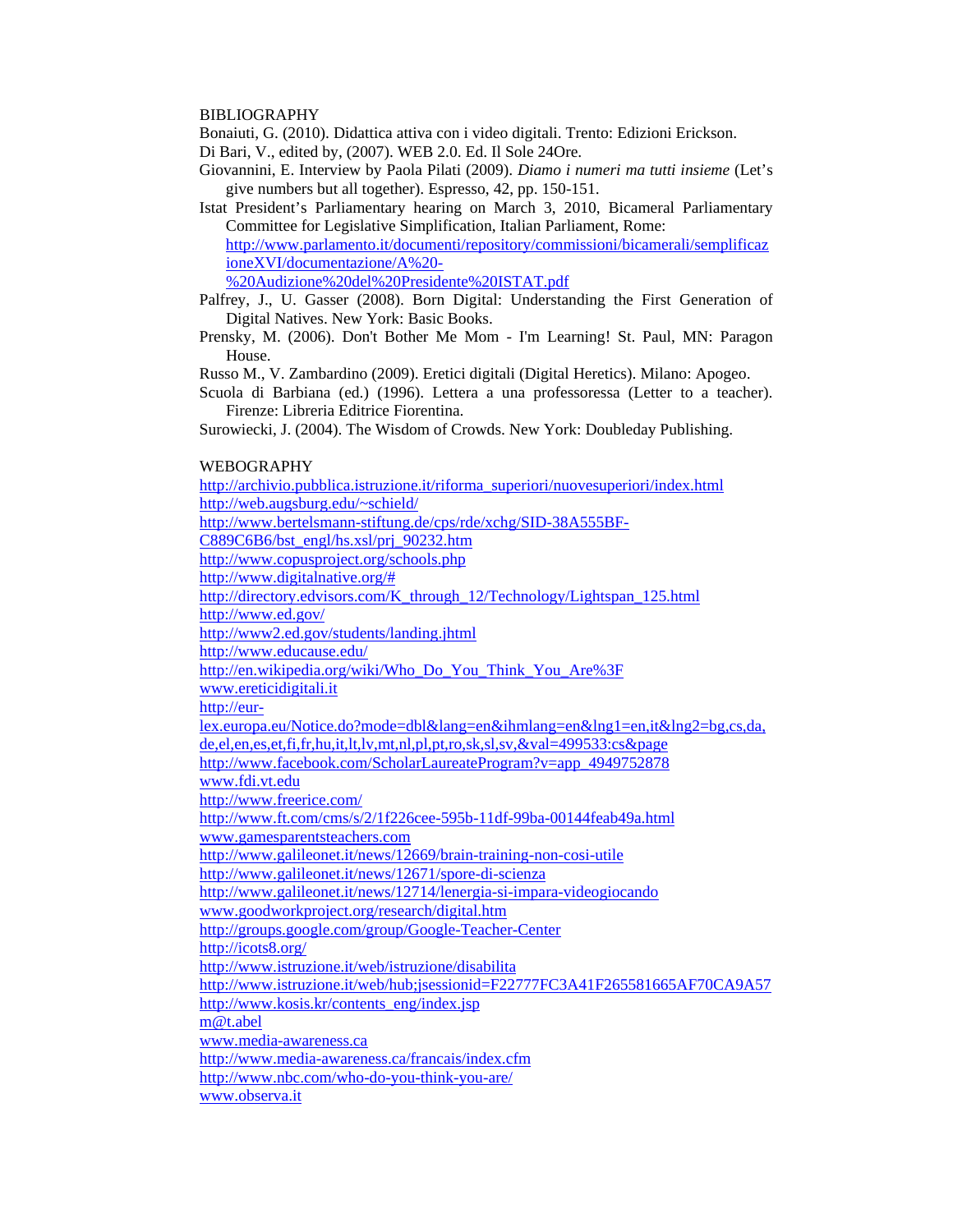http://www.oecdbookshop.org/oecd/display.asp?K=5KSF5CDCB8NT&CID=&LANG= EN http://onlinelibrary.wiley.com/doi/10.1111/insr.2010.78.issue-2/issuetoc http://pbskids.org/ http://www.pewinternet.org/ http://pewresearch.org/ http://pewresearch.org/pubs/1501/millennials-new-survey-generational-personalityupbeat-open-new-ideas-technology-bound http://pewresearch.org/pubs/1516/millennials-panel-two-millennials-media-information http://www.progenealogists.com/sarahjessicaparker.htm http://www.repubblica.it/cronaca/2010/03/22/news/censimento\_via\_web-2814373/ http://royalsociety.org/ http://www.sis-statistica.it/meetings/index.php/sis2010/sis2010 http://www.sisstatistica.it/index.php?area=main&module=contents&openleaf=247&contentid=248 http://www.stat.auckland.ac.nz/~iase/ http://www.stat.auckland.ac.nz/~iase/islp/ http://www.statcan.gc.ca/dli-ild/dli-idd-eng.htm http://www.statlit.org/ http://www.statlitblog.org/ http://www.stopdisastersgame.org/en/playgame.html http://www.treccani.it/Portale/sito/scuola/dossier/2010/statistica/ www.scienceinsociety.eu www.teachertube.com http://www.un.org/ http://www.useit.com/alertbox/blog-front-pages.html